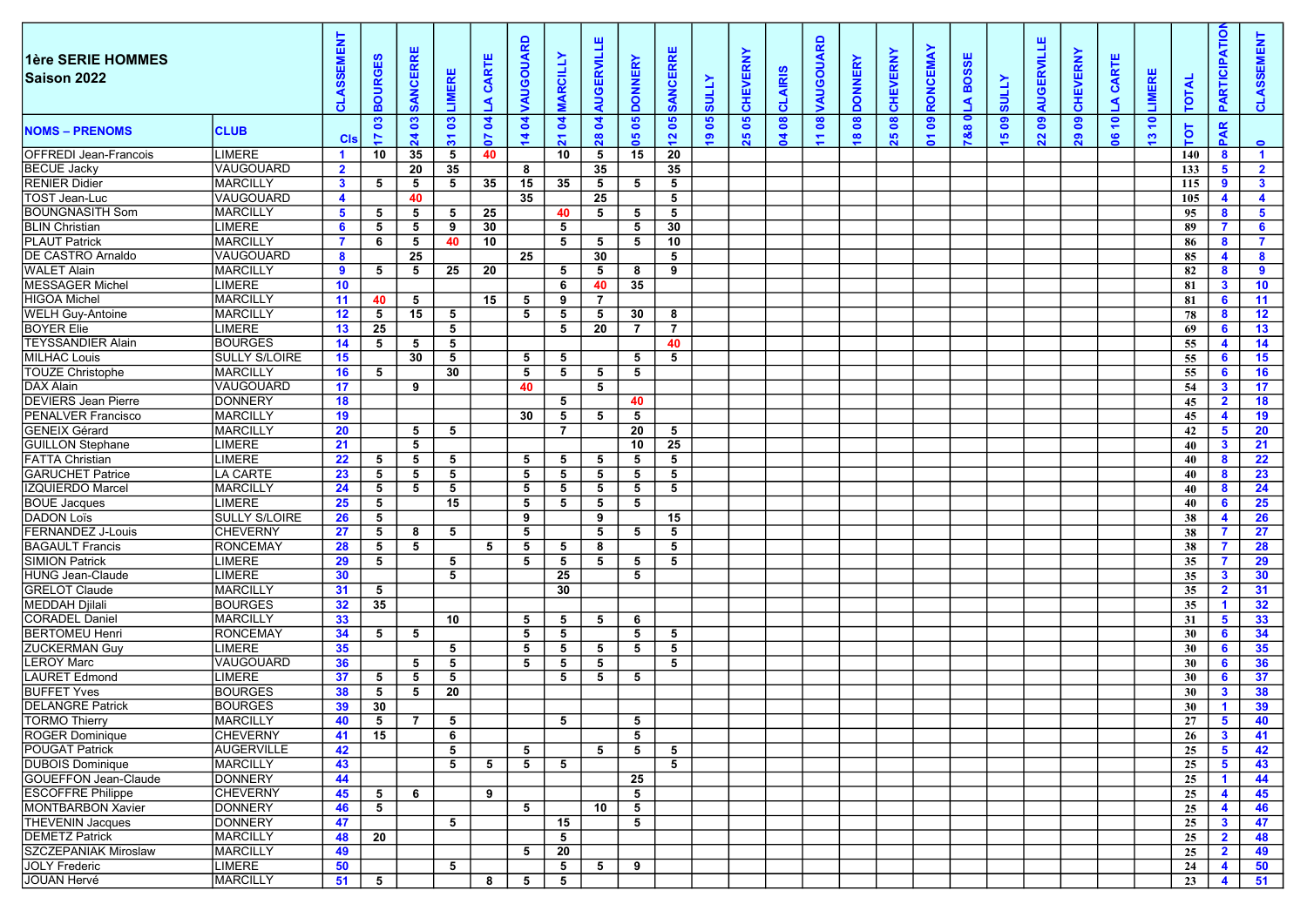| <b>LIMERE</b><br>52<br>5<br>8<br>5<br>5                                                                                                                                                                                                                                                                                                                                                                                                                        | 23<br>52<br>4                                     |
|----------------------------------------------------------------------------------------------------------------------------------------------------------------------------------------------------------------------------------------------------------------------------------------------------------------------------------------------------------------------------------------------------------------------------------------------------------------|---------------------------------------------------|
| <b>PILORGET Didier</b><br>POIRIER Ramon<br>VAUGOUARD<br>53<br>5<br>$\overline{7}$<br>5<br>5                                                                                                                                                                                                                                                                                                                                                                    | 53<br>22<br>$\blacktriangleleft$                  |
| <b>DHALEINE Bernard</b><br><b>SANCERRE</b><br>54<br>5<br>5<br>6<br>5                                                                                                                                                                                                                                                                                                                                                                                           | 54<br>21<br>4                                     |
| <b>RONCEMAY</b><br><b>BOIS Alain</b><br>55<br>5<br>5<br>5<br>6                                                                                                                                                                                                                                                                                                                                                                                                 | 55<br>4                                           |
| <b>AMYOT Denis</b><br><b>BOURGES</b><br>56<br>5<br>$\overline{7}$                                                                                                                                                                                                                                                                                                                                                                                              | 21<br>56                                          |
| 9<br><b>SANCERRE</b><br>5<br>5                                                                                                                                                                                                                                                                                                                                                                                                                                 | $\mathbf{3}$<br>21                                |
| <b>GONZALES Jean Dominique</b><br>57<br>5<br>5<br><b>TACHON Jean-Pierre</b><br>VAUGOUARD<br>5                                                                                                                                                                                                                                                                                                                                                                  | $\overline{\mathbf{4}}$<br>57<br>20               |
| 58<br>10<br>5                                                                                                                                                                                                                                                                                                                                                                                                                                                  | $\mathbf{3}$<br>58<br>20                          |
| <b>CHAVAGNAC Jean-Philippe</b><br><b>MARCILLY</b><br>59<br>5<br>5<br>5<br>5                                                                                                                                                                                                                                                                                                                                                                                    | 59<br>20<br>4                                     |
| <b>DARDENNE Robert</b><br><b>MARCILLY</b><br>60<br>5<br>5<br>5<br>5                                                                                                                                                                                                                                                                                                                                                                                            | 60<br>4<br>20                                     |
| <b>DE PRIGOUNOFF Cyrille</b><br><b>MARCILLY</b><br>5<br>61<br>5<br>5<br>5                                                                                                                                                                                                                                                                                                                                                                                      | 61<br>20<br>4                                     |
| <b>LOISEAU Patrice</b><br><b>RONCEMAY</b><br>62<br>5<br>5<br>5<br>5                                                                                                                                                                                                                                                                                                                                                                                            | $\blacktriangleleft$<br>62<br>20                  |
| <b>PETRISOT Bruno</b><br>VAUGOUARD<br>63<br>5<br>5<br>5<br>5                                                                                                                                                                                                                                                                                                                                                                                                   | 63<br>20<br>$\overline{\mathbf{4}}$               |
| <b>PAUMIER Patrick</b><br><b>MARCILLY</b><br>64<br>5<br>15                                                                                                                                                                                                                                                                                                                                                                                                     | 64<br>$\mathbf{2}$<br>20                          |
| <b>GUION Pierre</b><br>VAUGOUARD<br>65<br>20                                                                                                                                                                                                                                                                                                                                                                                                                   | 65<br>20<br>$\blacktriangleleft$                  |
| <b>THIBIERGE Philippe</b><br><b>CHEVERNY</b><br>66<br>5<br>5<br>8                                                                                                                                                                                                                                                                                                                                                                                              | $\mathbf{3}$<br>66<br>18                          |
| <b>SCHUB Jean Christophe</b><br><b>MARCILLY</b><br>67<br>5<br>8<br>5                                                                                                                                                                                                                                                                                                                                                                                           | $\mathbf{3}$<br>67<br>18                          |
| <b>GIRAULT Claude</b><br>2FOPEN - JS45<br>68<br>5<br>5<br>6                                                                                                                                                                                                                                                                                                                                                                                                    | 16<br>$\mathbf{3}$<br>68                          |
| <b>MERCIER Serge</b><br><b>RONCEMAY</b><br>69<br>5<br>6<br>5                                                                                                                                                                                                                                                                                                                                                                                                   | $\mathbf{3}$<br>69<br>16                          |
| <b>NEVEU MICHEL</b><br><b>DONNERY</b><br>70<br>5<br>5<br>5                                                                                                                                                                                                                                                                                                                                                                                                     | 15<br>$\mathbf{3}$<br>70                          |
| <b>ROUX Xavier</b><br><b>SANCERRE</b><br>71<br>5<br>5<br>5                                                                                                                                                                                                                                                                                                                                                                                                     | $\mathbf{3}$<br>71<br>15                          |
| JOUBERT Dominique<br><b>MARCILLY</b><br>72<br>5<br>5<br>5                                                                                                                                                                                                                                                                                                                                                                                                      | $\mathbf{3}$<br>72<br>15                          |
| <b>ROUGES Claude</b><br><b>SANCERRE</b><br>73<br>5<br>5<br>5                                                                                                                                                                                                                                                                                                                                                                                                   | 15<br>$\mathbf{3}$<br>73                          |
| <b>SEGUIN Alain</b><br><b>SANCERRE</b><br>5<br>74<br>5<br>5                                                                                                                                                                                                                                                                                                                                                                                                    | $\mathbf{3}$<br>74<br>15                          |
| <b>CAMUS Bernard</b><br><b>LIMERE</b><br>75<br>5<br>5<br>5                                                                                                                                                                                                                                                                                                                                                                                                     | $\mathbf{3}$<br>75<br>15                          |
| CAYUELA Claude<br><b>DONNERY</b><br>76<br>5<br>5<br>5                                                                                                                                                                                                                                                                                                                                                                                                          | $\mathbf{3}$<br>76<br>15                          |
| <b>BAILLON Didier</b><br><b>MARCILLY</b><br>77<br>5<br>5<br>5                                                                                                                                                                                                                                                                                                                                                                                                  | $\mathbf{3}$<br>15<br>77                          |
| <b>RONCEMAY</b><br><b>DENIS Lucien</b><br>78<br>5<br>5<br>5                                                                                                                                                                                                                                                                                                                                                                                                    | $\mathbf{3}$<br>78<br>15                          |
| <b>JUTIER Régis</b><br><b>MARCILLY</b><br>79<br>5<br>5<br>5                                                                                                                                                                                                                                                                                                                                                                                                    | 79<br>15<br>$\mathbf{3}$                          |
| <b>OZANNE Eric</b><br><b>MARCILLY</b><br>5<br>80<br>5<br>5                                                                                                                                                                                                                                                                                                                                                                                                     | 15<br>$\mathbf{3}$<br>80                          |
| <b>MIGNOT Eric</b><br><b>BOURGES</b><br>81<br>5<br>10                                                                                                                                                                                                                                                                                                                                                                                                          | $\overline{\mathbf{2}}$<br>15<br>81               |
| <b>CHOLLET Bernard</b><br><b>BOURGES</b><br>82<br>$\overline{7}$<br>5                                                                                                                                                                                                                                                                                                                                                                                          | $\overline{2}$<br>82<br>12                        |
| <b>AUGERVILLE</b><br>DUHAMEL Jean-Michel<br>83<br>5<br>6                                                                                                                                                                                                                                                                                                                                                                                                       | $\overline{\mathbf{2}}$<br>83<br>11               |
| HAGMANN Alfred<br><b>SULLY S/LOIRE</b><br>84<br>5<br>5                                                                                                                                                                                                                                                                                                                                                                                                         | 10<br>$\overline{\mathbf{2}}$<br>84               |
| <b>LE CHEVER Francis</b><br><b>LIMERE</b><br>85<br>5<br>5                                                                                                                                                                                                                                                                                                                                                                                                      | $\overline{2}$<br>85<br>10                        |
| <b>LEGAGNEUX Gilles</b><br>LI MERE<br>86<br>5<br>5                                                                                                                                                                                                                                                                                                                                                                                                             | $\overline{2}$<br>86<br>10                        |
| <b>DONNERY</b><br><b>NOSAL Michel</b><br>87<br>5<br>5                                                                                                                                                                                                                                                                                                                                                                                                          | $\overline{2}$<br>87<br>10                        |
| <b>REGNIER Bernard</b><br><b>DONNERY</b><br>88<br>5<br>5                                                                                                                                                                                                                                                                                                                                                                                                       | 88<br>$\mathbf{2}$<br>10                          |
| <b>APIED Gérard</b><br><b>VAUGOUARD</b><br>89<br>5<br>5                                                                                                                                                                                                                                                                                                                                                                                                        | $\mathbf{2}$                                      |
| <b>BANNWARTH Jacky</b><br><b>RONCEMAY</b><br>90<br>5<br>5                                                                                                                                                                                                                                                                                                                                                                                                      | 89<br>10                                          |
| 5                                                                                                                                                                                                                                                                                                                                                                                                                                                              | $\mathbf{2}$<br>90<br>10                          |
| <b>BOURGES</b><br><b>BAUDRY Yvon</b><br>91<br>5                                                                                                                                                                                                                                                                                                                                                                                                                |                                                   |
|                                                                                                                                                                                                                                                                                                                                                                                                                                                                | 91<br>$\mathbf{2}$<br>10                          |
| <b>MARCILLY</b><br>92<br>5<br>5                                                                                                                                                                                                                                                                                                                                                                                                                                | 92<br>$\overline{\mathbf{2}}$<br>10               |
| <b>MARCILLY</b><br>93<br>5<br>5                                                                                                                                                                                                                                                                                                                                                                                                                                | $\overline{\mathbf{2}}$<br>93<br>10               |
| <b>BOURGES</b><br>94<br>5<br>5                                                                                                                                                                                                                                                                                                                                                                                                                                 | $\overline{\mathbf{2}}$<br>94<br>10               |
| <b>BOURGES</b><br>95<br>5<br>5                                                                                                                                                                                                                                                                                                                                                                                                                                 | $\overline{2}$<br>95<br>10                        |
| <b>BOURGES</b><br>96<br>5<br>5                                                                                                                                                                                                                                                                                                                                                                                                                                 | 96<br>$\mathbf{2}$<br>10                          |
| <b>IBM ORLEANS</b><br>97<br>5<br>5                                                                                                                                                                                                                                                                                                                                                                                                                             | $\overline{2}$<br>97<br>10                        |
| <b>MARCILLY</b><br>5<br>98<br>5                                                                                                                                                                                                                                                                                                                                                                                                                                | $\mathbf{2}$<br>98<br>10                          |
| <b>BOURGES</b><br>99<br>5 <sub>5</sub><br>$5\phantom{.0}$                                                                                                                                                                                                                                                                                                                                                                                                      | $\overline{2}$<br>99<br>10                        |
| <b>LIMERE</b><br>100<br>5<br>5                                                                                                                                                                                                                                                                                                                                                                                                                                 | 100<br>10<br>$\overline{2}$                       |
| <b>LIMERE</b><br>101<br>$5^{\circ}$<br>5                                                                                                                                                                                                                                                                                                                                                                                                                       | $\overline{2}$<br>101<br>10                       |
| <b>MARCILLY</b><br>102<br>5<br>5                                                                                                                                                                                                                                                                                                                                                                                                                               | 102<br>10<br>$\overline{\mathbf{2}}$              |
| <b>AUGERVILLE</b><br>103<br>5<br>5                                                                                                                                                                                                                                                                                                                                                                                                                             | $\overline{2}$<br>103<br>10                       |
| <b>BOURGES</b><br>104<br>5<br>5                                                                                                                                                                                                                                                                                                                                                                                                                                | 104<br>10<br>$\mathbf{2}$                         |
| <b>SANCERRE</b><br>105<br>5                                                                                                                                                                                                                                                                                                                                                                                                                                    | 5<br>105<br>$\blacktriangleleft$                  |
| <b>DONNERY</b><br>106<br>5                                                                                                                                                                                                                                                                                                                                                                                                                                     | 5<br>106<br>$\blacktriangleleft$                  |
| LIMERE<br>107<br>5                                                                                                                                                                                                                                                                                                                                                                                                                                             | 5<br>107<br>$\blacktriangleleft$                  |
| <b>BERTHOIS Roland</b><br><b>BONSERGENT Yves</b><br><b>CHOLLET Daniel</b><br><b>DINELLI Michel</b><br><b>DUREUIL Arnaud</b><br>LUDEAU Jean-Michel<br><b>MARTIN J-Loup</b><br><b>MICOINE Alain</b><br><b>ORTEGA Claude</b><br>PILORGET Jean-Jacques<br><b>PITET Patrice</b><br><b>SOLANA Christian</b><br>TAMISIER Jean-Luc<br><b>AKOUCHE Ahcene</b><br><b>BOUNAIX Alain</b><br><b>BOYER Gabriel</b><br><b>SANCERRE</b><br><b>MIALON Jean-Marie</b><br>108<br>5 | 5 <sup>5</sup><br>$\blacktriangleleft$<br>108     |
| PIGHETTI Bruno<br>5                                                                                                                                                                                                                                                                                                                                                                                                                                            | 5 <sup>5</sup><br>$\blacktriangleleft$            |
| <b>SULLY S/LOIRE</b><br>109<br><b>SANCERRE</b><br><b>VOYARD Patrick</b><br>110<br>5                                                                                                                                                                                                                                                                                                                                                                            | 109<br>$\blacktriangleleft$<br>110<br>$5^{\circ}$ |